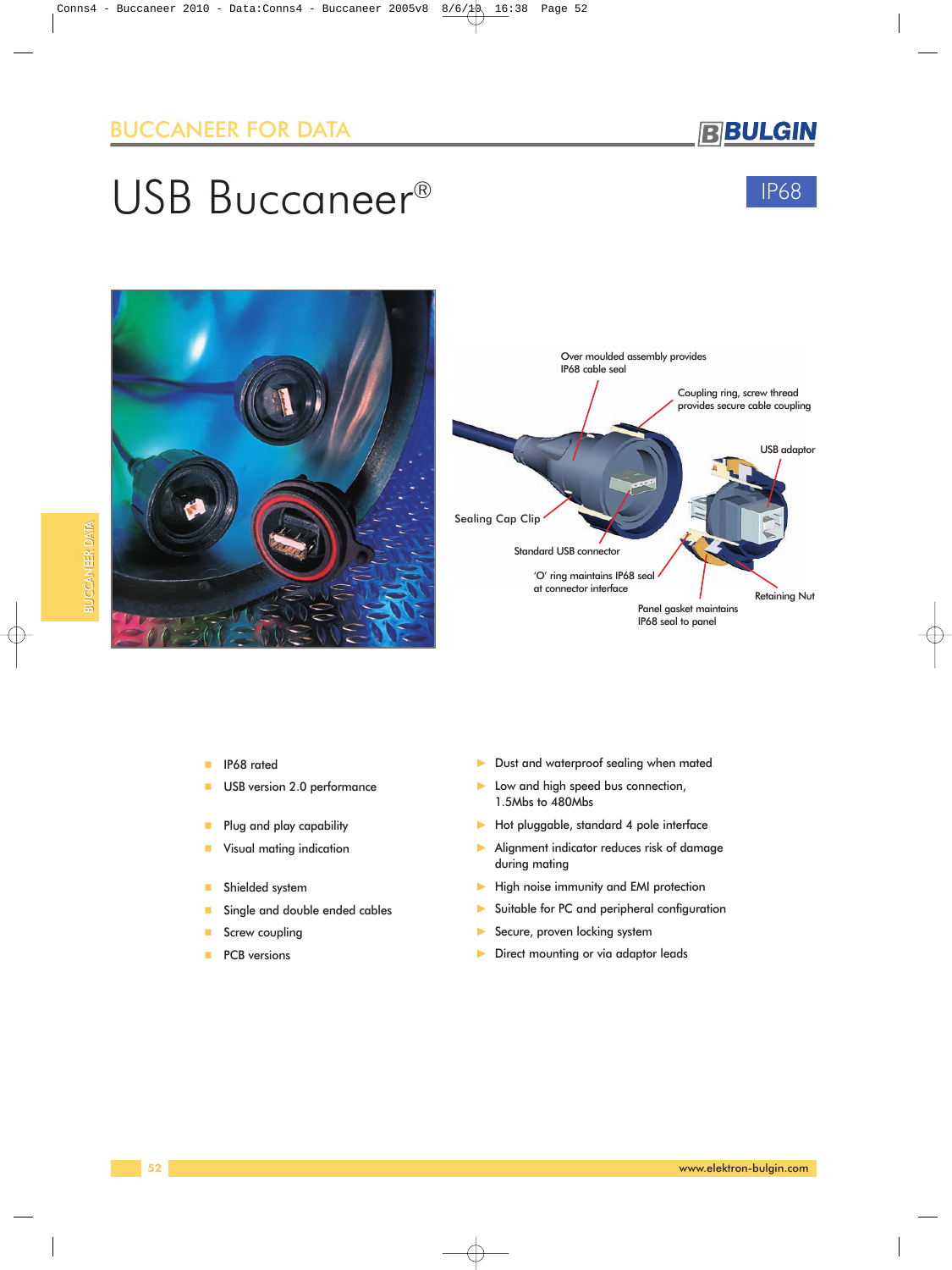

### USB Buccaneer®

#### **SEALED USB CABLES - SINGLE ENDED**



PX0840/B



- **IF68 'A' type USB connector to** standard 'B' type USB connector, mates with all panel mount connectors
- **IF68 'B' type USB connector to** standard 'A' type USB connector, mates with all panel mount connectors
- Available in 2m, 3m and 5m lengths





PX0840/B/xMxx

| Part No.      | Lenath         | <b>Description</b>                     |  |
|---------------|----------------|----------------------------------------|--|
| PX0840/A/2M00 | 2m             | IP68 A type USB to standard B type USB |  |
| PX0840/A/3M00 | 3m             | IP68 A type USB to standard B type USB |  |
| PX0840/A/5M00 | 5m             | IP68 A type USB to standard B type USB |  |
| PX0840/B/2M00 | 2 <sub>m</sub> | IP68 B type USB to standard A type USB |  |
| PX0840/B/3M00 | 3m             | IP68 B type USB to standard A type USB |  |
| PX0840/B/5M00 | 5m             | IP68 B type USB to standard A type USB |  |



Double ended sealed cable assembly

- **IF68 'A' type USB connector to** IP68 'B' type USB connector
- **Mates with all panel mount** connectors
- Available in 2m, 3m and 5m lengths



| Part No.       | Lenath | <b>Description</b>                 |
|----------------|--------|------------------------------------|
| PX0841/AB/2M00 | Ζm     | IP68 A type USB to IP68 B type USB |
| PX0841/AB/3M00 | პm     | IP68 A type USB to IP68 B type USB |
| PX0841/AB/5M00 | 5m     | IP68 A type USB to IP68 B type USB |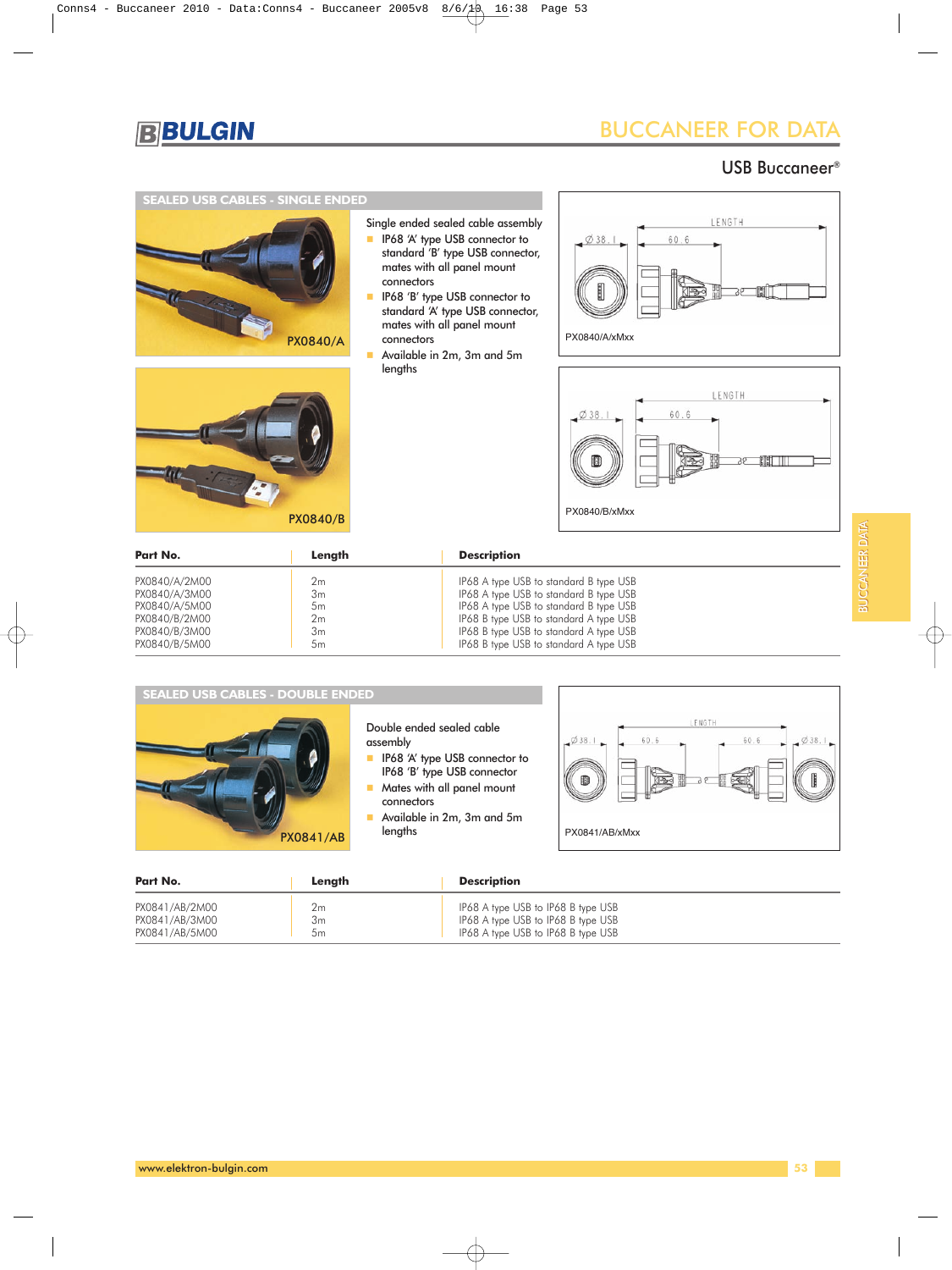## **BBULGIN**

#### USB Buccaneer®

| <b>FRONT PANEL MOUNTING CONNECTOR</b> | PX0842/A - USB 'A' type IP68                                                                                                                         |                    |           |
|---------------------------------------|------------------------------------------------------------------------------------------------------------------------------------------------------|--------------------|-----------|
| <b>PX0842/A</b><br><b>PX0842/B</b>    | connector<br>PX0842/B - USB 'B' type IP68<br>connector<br>Opposite connector to rear of<br>panel<br>Mates with PX0840 and<br>PX0841 cable connectors | $\frac{8}{3}$<br>≋ | Min Panel |
| Part No.<br><b>Description</b>        |                                                                                                                                                      |                    |           |

| PX0842/A |  |
|----------|--|
| DYOQAO/D |  |

PX0842/A IP68 A type USB, front panel mounted. Sealed A type at front of panel, standard B type at rear. PX0842/B IP68 B type USB, front panel mounted. Sealed B type at front of panel, standard A type at rear.

| <b>PX0843/A</b><br>Part No. | <b>PX0843/B</b><br><b>Description</b> | connector<br>Leaded with 5 way crimp<br>connector<br>Mates with PX0840 and PX0841<br>cable connectors | 132.0<br>027.70<br>0.27.18<br>5.2 Max Panel<br>0.8 Min Panel<br>Fixing Details    |
|-----------------------------|---------------------------------------|-------------------------------------------------------------------------------------------------------|-----------------------------------------------------------------------------------|
|                             |                                       | PX0843/A - USB 'A' type IP68<br>connector<br>PX0843/B - USB 'B' type IP68                             | 16.<br>≋<br>$\frac{3}{70}$<br>B,<br><b>MAR &amp; MAR &amp; MAR &amp; M</b><br>288 |
|                             | <b>FRONT PANEL MOUNTING CONNECTOR</b> |                                                                                                       |                                                                                   |

**FRONT PANEL MOUNTING CONNECTOR**

|                                    | IP68 Sealed through panel<br>PX0844/A - USB 'A' type IP68<br>connector<br>PX0844/B - USB 'B' type IP68<br>connector<br>Standard USB interface plug<br>options to rear of panel |  |
|------------------------------------|--------------------------------------------------------------------------------------------------------------------------------------------------------------------------------|--|
| <b>PX0844/B</b><br><b>PX0844/A</b> | 500mm standard cable length,<br>other lengths available                                                                                                                        |  |

**Mates with PX0840 and** PX0841



| Part No.        | <b>Description</b>                                                                                  |
|-----------------|-----------------------------------------------------------------------------------------------------|
| PX0844/A/0M50/A | IP68 A type USB, sealed through panel, Sealed 'A' type at front of panel, standard 'A' type at rear |
| PX0844/A/0M50/B | IP68 A type USB, sealed through panel, Sealed 'A' type at front of panel, standard 'B' type at rear |
| PX0844/B/0M50/A | IP68 B type USB, sealed through panel, Sealed 'B' type at front of panel, standard 'A' type at rear |
| PX0844/B/0M50/B | IP68 B type USB, sealed through panel, Sealed 'B' type at front of panel, standard 'B' type at rear |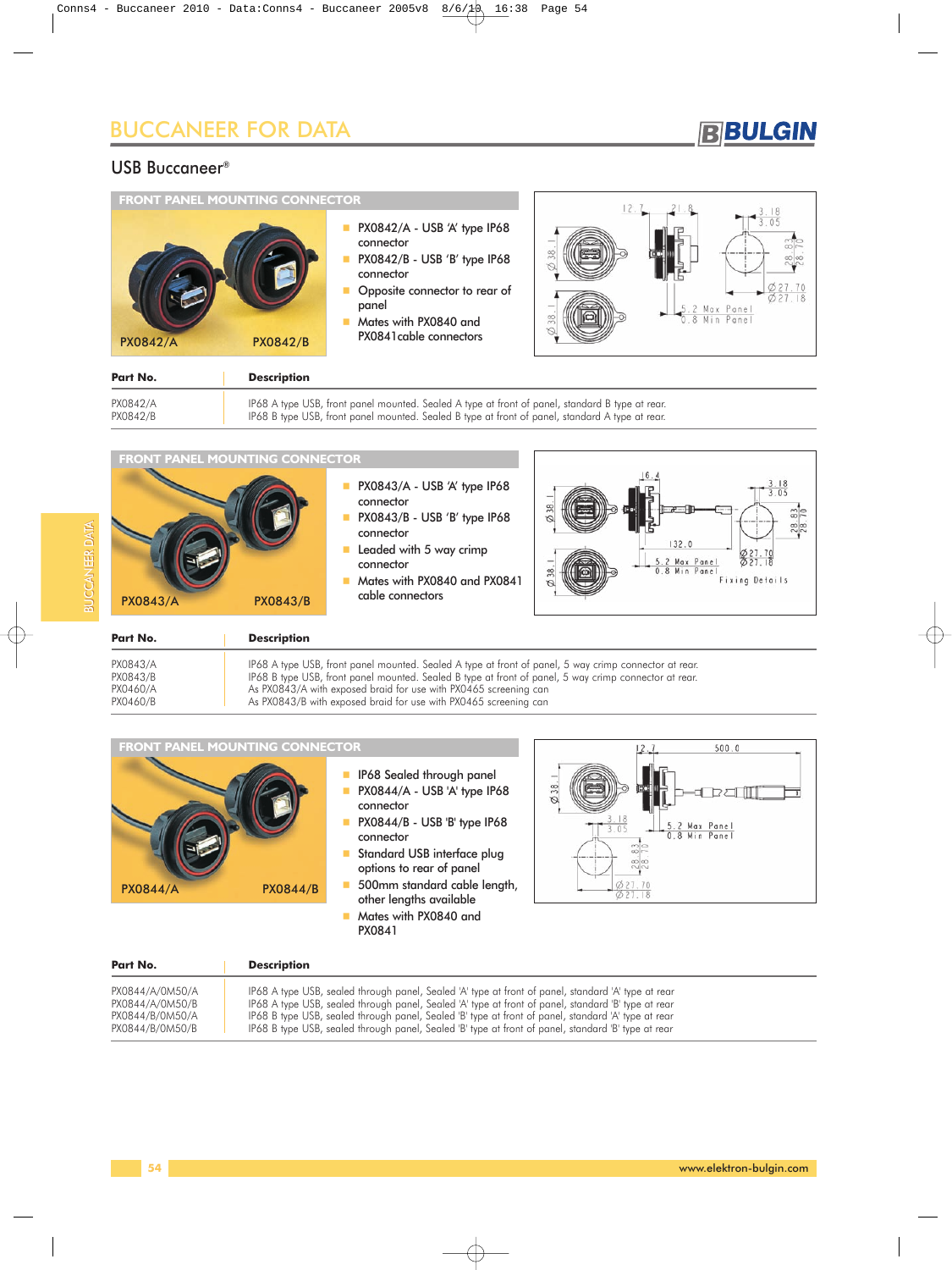

#### USB Buccaneer®



| Part No. | <b>Description</b>                                                                             |
|----------|------------------------------------------------------------------------------------------------|
| PX0848/A | IP68 A type USB, rear panel mounted. Sealed A type at front of panel, standard B type at rear. |
| PX0848/B | IP68 B type USB, rear panel mounted. Sealed B type at front of panel, standard A type at rear. |



```
PX0849/A IP68 A type USB, rear panel mounted. Sealed A type at front of panel, 5 way header at rear.<br>PX0849/B IP68 B type USB, rear panel mounted. Sealed B type at front of panel, 5 way header at rear.
                                          P68 B type USB, rear panel mounted. Sealed B type at front of panel, 5 way header at rear.
```


| Part No. | <b>Description</b>                                                                                       |
|----------|----------------------------------------------------------------------------------------------------------|
| PX0845/A | IP68 A type USB, rear panel mounted. Sealed A type at front of panel, direct mount PCB contacts at rear. |
| PX0845/B | IP68 B type USB, rear panel mounted. Sealed B type at front of panel, direct mount PCB contacts at rear. |

 $01.00$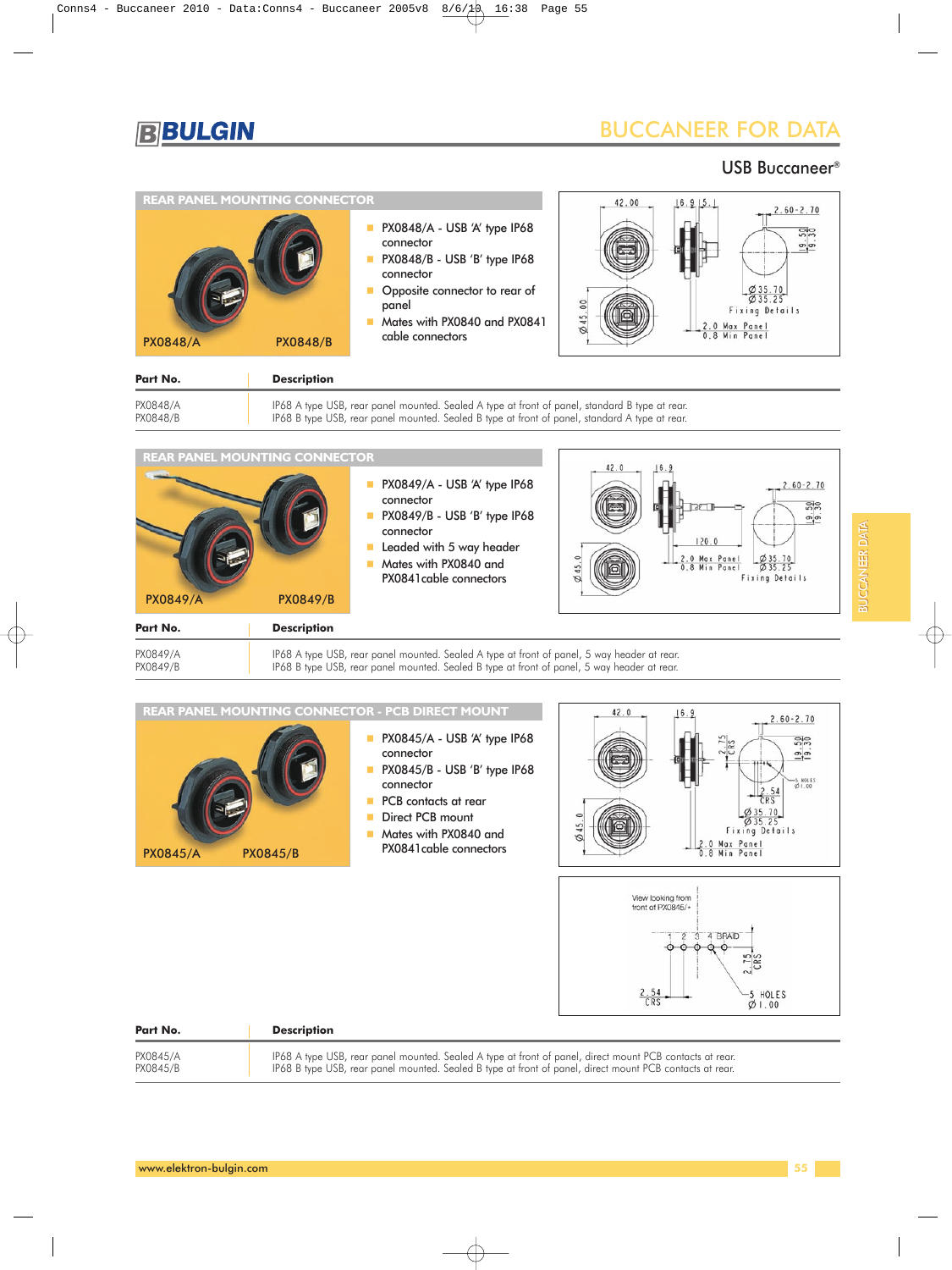### **BBULGIN**

### USB Buccaneer®



| 14193<br>14194<br>14191<br>14192 | USB 'A' type to 5 way crimp connector<br>USB 'B' type to 5 way crimp connector<br>5 way PCB header straight<br>5 way PCB header right angle |
|----------------------------------|---------------------------------------------------------------------------------------------------------------------------------------------|
|                                  |                                                                                                                                             |



#### **ACCESSORIES**

BUCCANEER DATA

**BUCCANER DATA** 



- Sealing caps to maintain IP68 rating when connectors are not in use
- **PX0835 for cable connectors** PX0840 & PX0841
- **PX0733 for front panel mount** connectors PX0842, PX0843 & PX0844
- **PX0711** for rear panel mount connectors PX0848, PX0849 & PX0845



| Part No.                   | <b>Description</b>                                                                                                                                                                                |
|----------------------------|---------------------------------------------------------------------------------------------------------------------------------------------------------------------------------------------------|
| PX0835<br>PX0733<br>PX0711 | Sealing Cap for cable connectors (PX0840, PX0841)<br>Sealing Cap for front panel mounting connector (PX0842, PX0843)<br>Sealing Cap for rear panel mounting connector (PX0848, PX0849,<br>PX0845) |

#### **USB FLASH DRIVE COVER**



- For use with USB Flash Drives
- **Maintains IP68 rating when** mated with panel connector
- $\blacksquare$  For use with 'A' type
- connectors: PX0842, PX0843, PX0845, PX0848 & PX0849
- **Internal accommodation 17.5** x 14.0 x 83mm approx.



#### **SCREENING CAN**



- **Maintains cable screening** directly to panel
- Screening can clips around the panel fixing nut
- For use on PX0460/A and PX0460/B